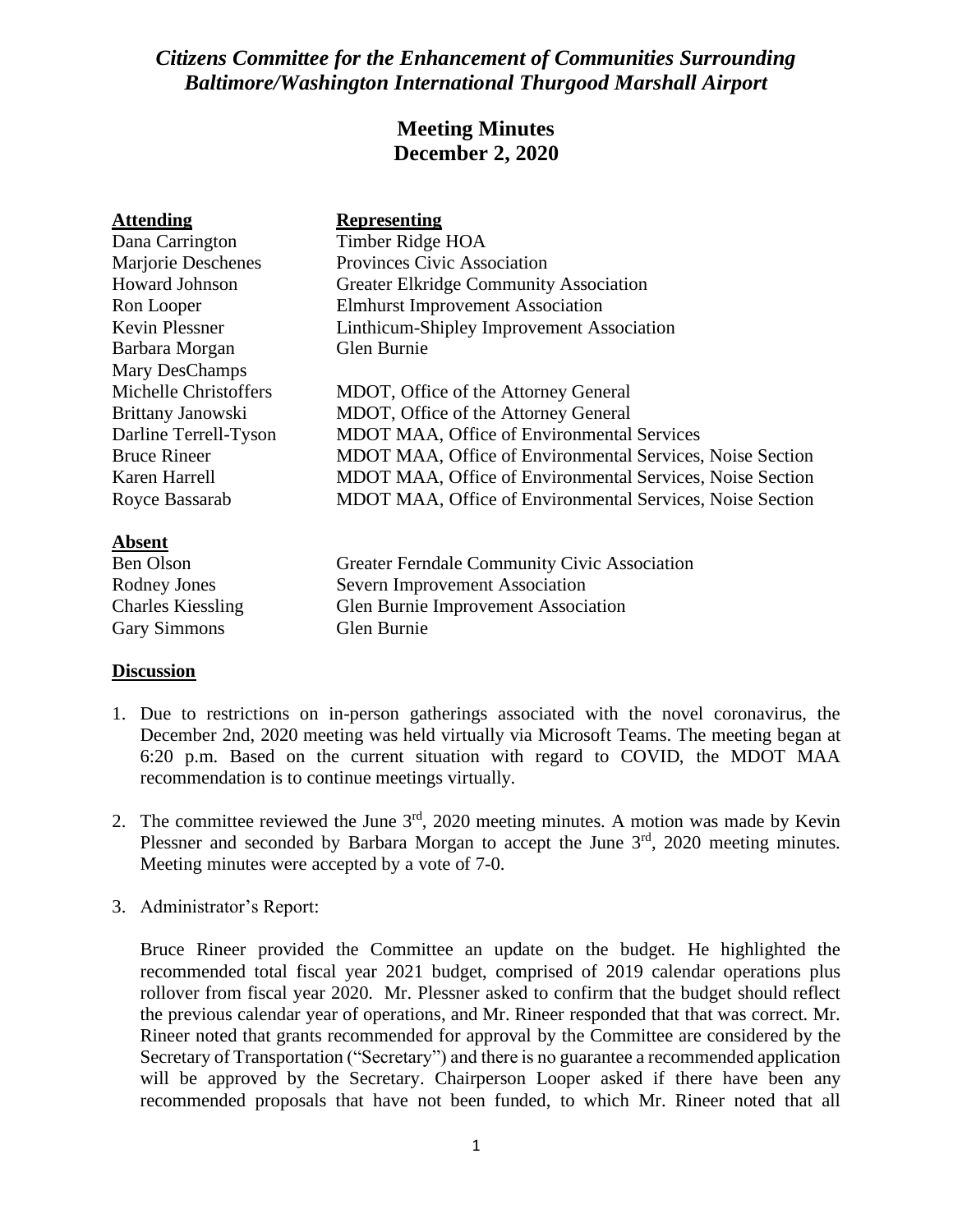previously recommended grant applications have been approved by the Secretary. Chairperson Looper suggested the Committee move forward with consideration of the grant applications submitted for this quarter.

# 4. **Grant Application 21-01 (Linthicum Shipley Improvement Association "LSIA" – Sidewalk Replacement at Greenwood and Longcross Road)** was introduced for discussion.

The LSIA is requesting funding to replace and install sidewalks in front of 526 Greenwood Road, 111 S. Longcross Road, and 201 S. Longcross Road in the Linthicum community. Mr. Plessner recused himself from the discussion of this grant application as it was submitted under his name on behalf of the LSIA, but stated that he was available to respond to questions. Ms. Morgan moved to approve for recommendation the grant application for the lower amount, seconded by Mary DesChamps. Marjorie Deschenes stated she visited the site and agrees that the area could definitely use a sidewalk. Chairperson Looper stated the photographs submitted as part of the proposal supports the need for the repairs. Chairperson Looper noted that it is very rare that the two estimates to complete the work are so close in cost, and asked Mr. Plessner if LSIA has a preference in contractors. Mr. Plessner noted that LSIA has worked with both contractors and does not have a preference.

The Committee voted by a margin of 6-0 (with one recusal) to approve for recommendation Grant Application 21-01.

5. **Grant Application 21-02 (LSIA – Sidewalk Replacement at Shipley Road – near Linthicum Library)** was introduced for discussion.

The LSIA is requesting funding to replace sidewalk on Shipley Road next to the Linthicum Library, including sidewalk in front of addresses between 500 S. Hammonds Ferry Road and 511 Shipley Road. Mr. Plessner again recused himself from the discussion, but remained available for questions. Ms. Morgan moved to approve for recommendation the grant application at the lower amount, seconded by Ms. Deschenes. Ms. Deschenes stated she visited the site and agrees that the sidewalk repair is warranted, but noted that some homeowners appear to have completed sidewalk repairs on their own. Ms. Morgan agreed that some portions of sidewalk did not appear to need repair. Mr. Plessner responded and noted that the application focused on areas which needed repair and did not include every home. Howard Johnson asked Mr. Plessner which of the two projects (21-01 and 21-02) would be a priority, and Mr. Plessner noted that this project would be a higher priority as the sidewalk is used to reach the library. Mr. Plessner showed pictures of portions of sidewalk noting areas requiring repair and those that did not require repair, and noted that he visits each homeowner to discuss their participation. Mr. Plessner noted that the grant application included sidewalks fronting 26 homes.

The Committee voted by a margin of 6-0 (with one recusal) to approve for recommendation Grant Application 21-02.

# 6. **Grant Application 21-03 (Olde Mill Condominium Association – Sidewalk Replacement at Valleywood Road Units 544-558)** was introduced for discussion.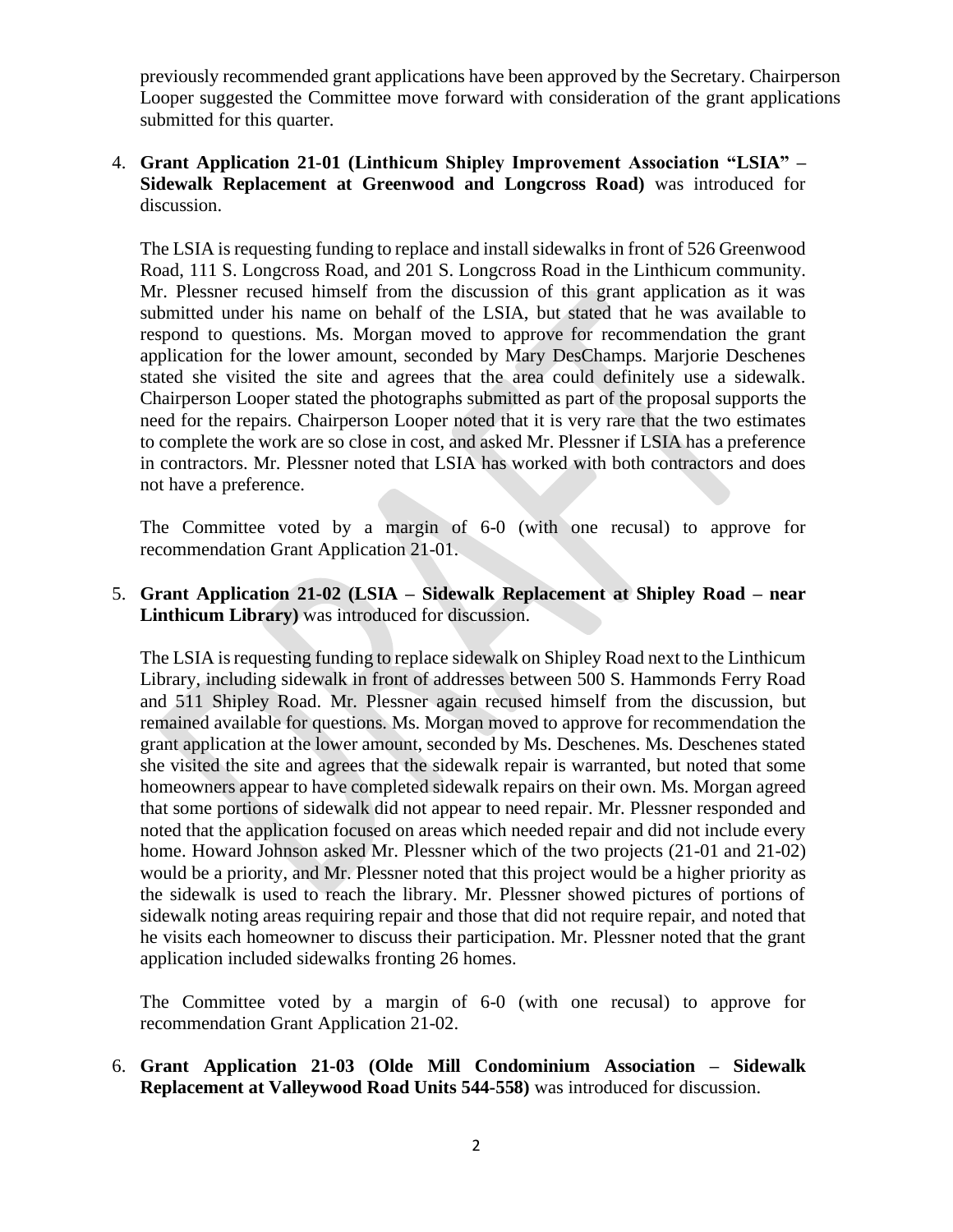Chairperson Looper introduced Grant Application 21-03, where the Olde Mill Condominium Association is requesting funding for sidewalk replacement between 544 and 558 Valleywood Road. Ms. Deschenes moved to approve for recommendation the grant application at the lower amount, seconded by Mr. Plessner. Ms. Deschenes noted that the sidewalk is in need of repair, and that the Olde Mill Condominium Association had previously submitted an application which was returned by the Committee with a request to submit the work in smaller projects. The Association has received approval for several other smaller projects and this is one of the last sections of that larger project.

The Committee voted by a margin of 7-0 to approve for recommendation Grant Application 21-03.

# 7. **Grant Application 21-04 (Olde Mill – Curbing Replacement at Valleywood Road Units 544-576)** was introduced for discussion.

Chairperson Looper introduced Grant Application 21-04, where the Olde Mill Condominium Association is requesting funding for curbing replacement from 544 to 576 Valleywood Road. Mr. Plessner moved to approve for recommendation the grant application at the lower amount, seconded by Ms. Deschenes. Ms. Deschenes visited the site and noted that the pavement was beginning to show its age. Mr. Johnson inquired as to whether previous work was completed using concrete as the submitted photos depict an asphalt curb, which it was. Ms. Morgan noted that the grant application seemed to incorrectly note the project beginning at 554 Valleywood Road, but the supporting documentation contained within the application suggest the work beginning at 544 Valleywood. The Committee determined that there must be a typographical error in the application and the proposed repairs begin at 544, rather than 554.

The Committee voted by a margin of 7-0 to approve for recommendation Grant Application 21-04.

8. Chairperson Looper asked if there was any Old Business.

There was no old business to discuss.

9. Chairperson Looper asked if there was any New Business.

Mr. Rineer stated that he visited Valleywood Road and the work that has been completed under the grant program looked very good. Chairperson Looper asked if MAA could highlight the program and provide some examples of projects completed, for submission to local newspapers such as the Capital Gazette. He noted that might be a worthwhile project for the Committee as a whole. Mr. Plessner noted his success working with the Capital Gazette to publish articles in the past.

Mr. Plessner stated that he has talked to neighboring community associations, and many of them have a need for the type of projects typically under consideration, but that the application process requires a requires a considerable amount of work. Mr. Plessner noted that the program includes a number of benefits for local communities. Chairperson Looper noted that the community of Elmhurst has benefited from the program as well.